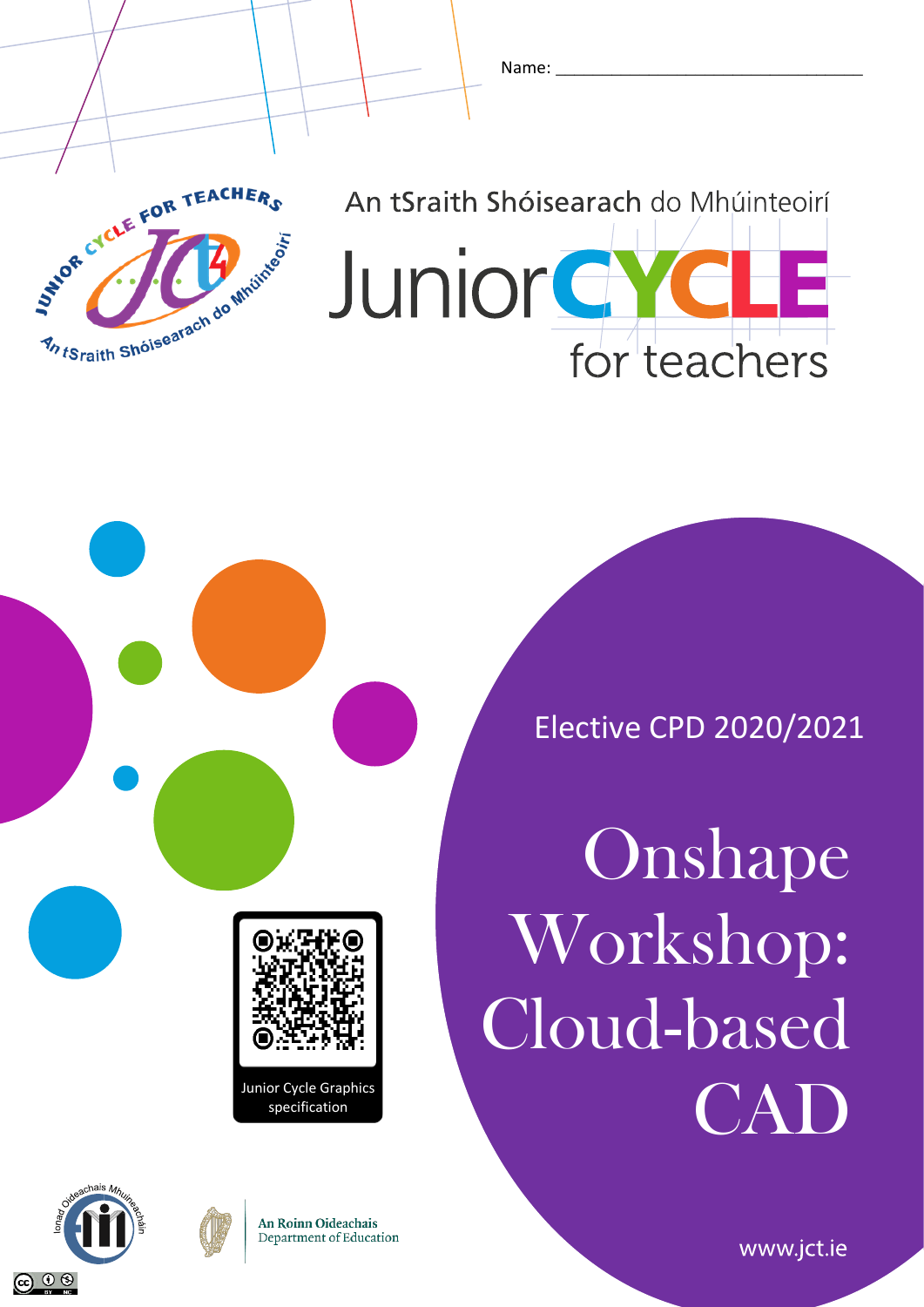# **Modelling Challenges:**

Using sketches and annotations, outline what geometric principles will aid the modelling process for the following geometric solids.

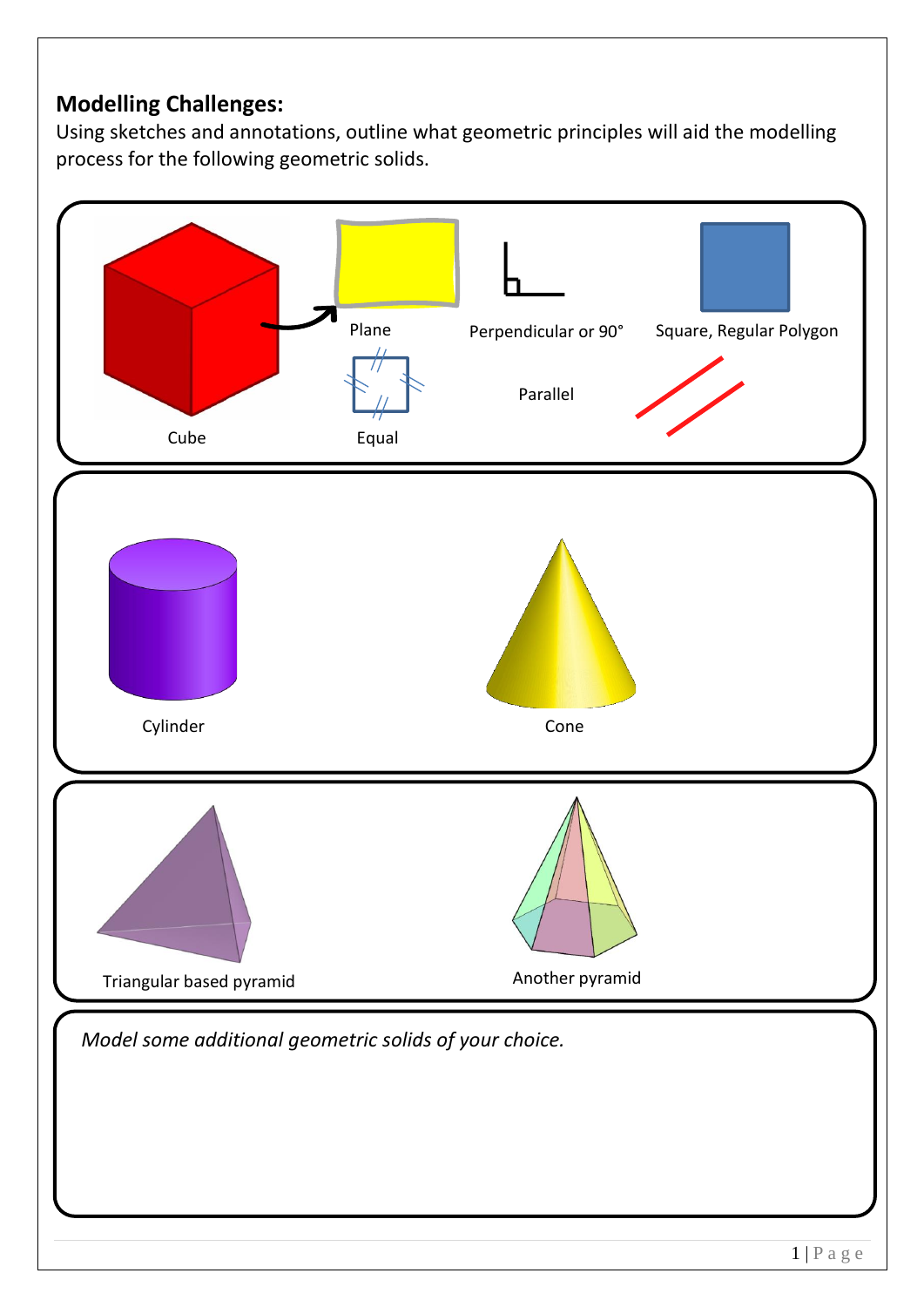# **Design and Modelling Challenge 1**

*Design a bauble for a Christmas tree which incorporates some geometric solids. Your design should incorporate at least one plane-based geometric solid and one geometric solid with a curved surface. Finally, share your design with another Onshape user.*

*In the space below, outline what geometric principles will aid the modelling process for your chosen design.*



# **Design and Modelling Challenge 2**

*Design a model of a lampshade. Try to experiment with some additional Onshape features you may not have used before and incorporate them into your design model.*

*In the space below, outline what geometric principles will aid the modelling process for your chosen design.*